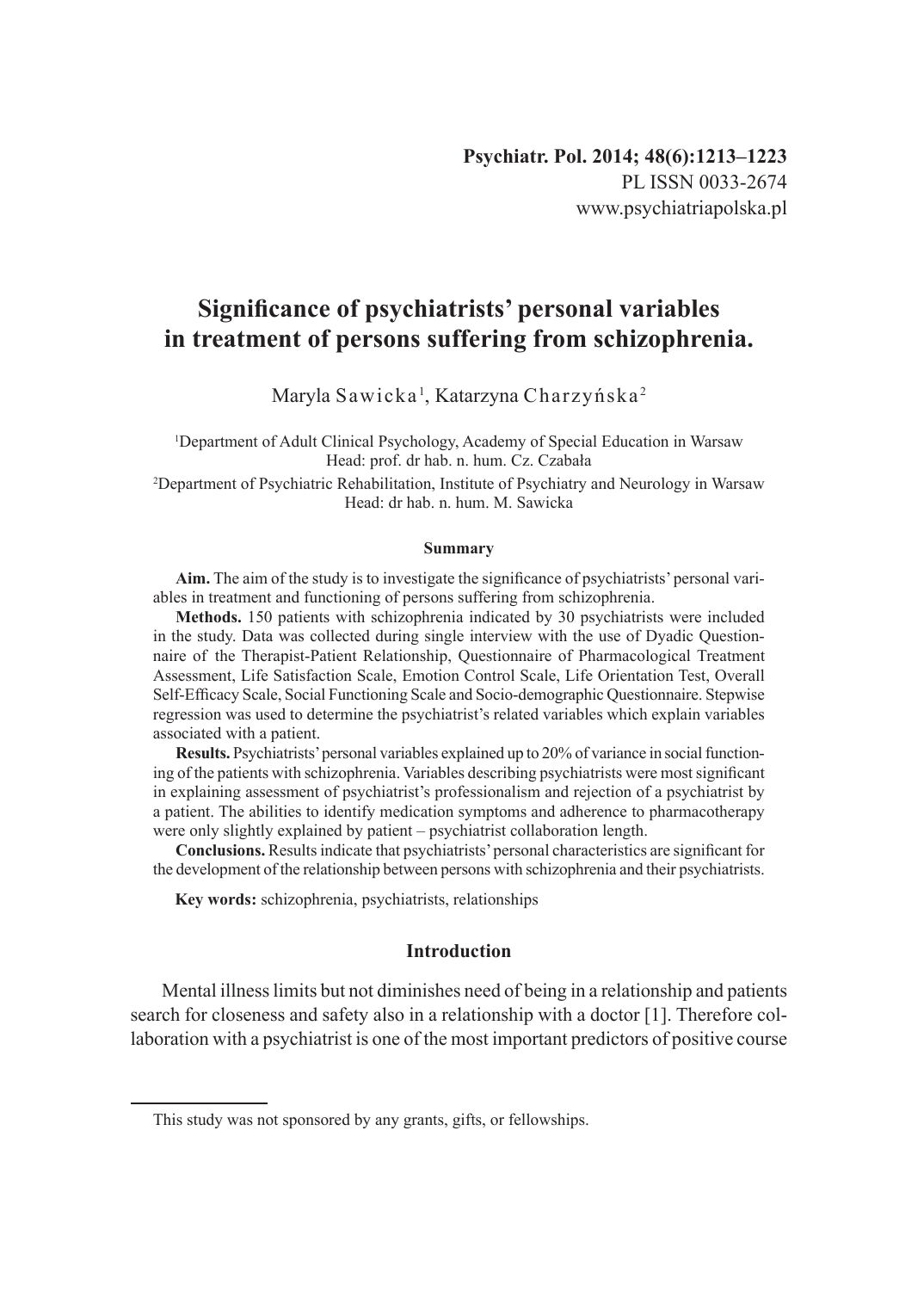of an illness and functioning of patients suffering from schizophrenia [2]. Interpersonal components of treatment such as stable relationship with a doctor (defined as contact on regular basis), not overloading patient with emotionally difficult problems and avoiding cold, logical planning in the therapeutic course are of great importance in this regard. In the literature we can find such recommendations as the need of keeping "intimacy at bay", "distanced care" or "close distance" [3]. Wing mentions a need for relatively small personal engagement of a doctor as well as a necessity to follow the rules of low level of feelings expressions, i.e. demonstration of passivity in contacts [4, 5]. According to Kępiński, directness and creation of warm and respectful atmosphere are important for building an effective therapeutic relationship [6].

The aim of this study is to investigate the significance of psychiatrists' personal characteristics for treatment effects and patients' life, and also to identify psychiatrists' characteristics associated with patients' compliance and willingness to collaborate with a doctor. This study will therefore address the following research questions:

- 1. Is the assessment of psychiatrists' satisfaction with life, sense of effectiveness, life orientation (optimism) and control over negative emotions related to patients' assessment of therapeutic relationship, social functioning or themselves and their lives in the same dimensions?
- 2. Are psychiatrists' satisfaction with life, sense of self- efficacy, life orientation (optimism) and control over negative emotions related to patients' compliance with the medical recommendations, level of knowledge about treatment and satisfaction with pharmacotherapy effects?

#### **Material and method**

Study group included 30 psychiatrists and 150 patients. Each psychiatrist recommended 5 of his/her patients who fulfilled the following criteria: age between 25 and 55 years, ICD-10 diagnosis of schizophrenia [7], receiving treatment from this psychiatrist for at least 3 years, having regular contact with this psychiatrist, i.e. contact him/ her at least once a month, ambulatory treatment, moderate severe or lower intensity of patients' psychotic symptoms (according to PANSS score) at the time of examination, lack of organic changes in brain indicated on the basis of medical documentation, regular contacts with family or other close people.

Doctors included in the study were specialists in psychiatry who worked in public or private clinics.

The following questionnaires were used for the purpose of this study:

1. Dyadic Questionnaire of the Therapist-Patient Relationship (version for a patient) developed by M. Stark. Polish version of this questionnaire was developed by A. Cechnicki and M. Wojnar [8]. The questionnaire was used to assess the relationship between a patient suffering from schizophrenia and a doctor in 5 dimensions: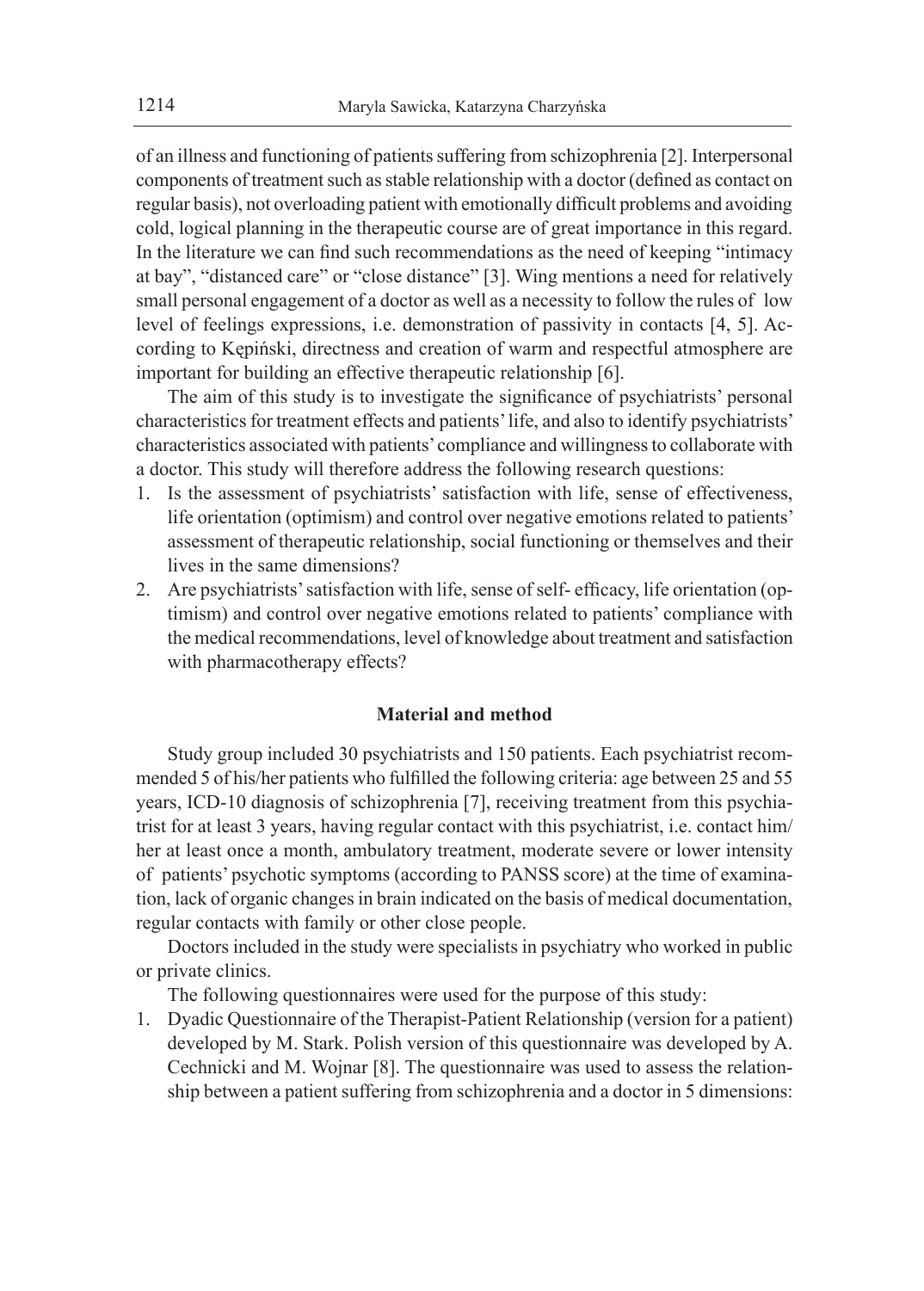- acceptance of doctor's personal features;
- professionalism in therapeutic course expressed by patient's trust in doctor's knowledge and skills;
- level of uncertainty expressed by a psychiatrist and noticed by a patient;
- level of psychiatrist's dominance experienced by a patient;
- rejection of a doctor expressed by a patient.
- 2. Questionnaire of Pharmacological Treatment Assessment patient's perspective. Tool developed in the Department of Psychiatric Rehabilitation of the Institute of Psychiatry and Neurology. The questionnaire was used to assess collaboration between a doctor and a patient in the following areas: compliance with the medical recommendations, knowledge about medications and their administration, ability to identify side effects of pharmacotherapy and illness itself, frequency of visits in a clinic [9].
- 3. Life Satisfaction Scale, Emotion Control Scale (subjective assessment of anger, anxiety and sadness control), Life Orientation Test (assessment of optimism level), Overall Self- Efficacy Scale (assessment of one's sense of self-efficacy). Research tools are included in Juczynski's "Measures in health promotion and health psychology." [10] These scales and tests were fulfilled by psychiatrists participating in this study
- 4. Socio- demographic Questionnaire developed by the authors.
- 5. Patients' family or close persons were asked to answer questions on the Social Functioning Scale (version for a carer or family) developed by M. Birchwood. The scale was used to assess social functioning of patients in 7 areas: social engagement/withdrawal, interpersonal behaviour, pro-social activities, recreation and entertainment, independence-performance, employment/occupation [11].

Stepwise regression was used in order to identify which psychiatrists' related variables explain variables associated with a patient. Significance level was set at  $p < 0.05$ .

#### **Results**

Characteristics of the study groups.

Women constituted 59% of patients and men constituted 41% of patients. The majority of the patients had secondary education (56.7%) and only 16.7% had primary education. 29% of the participants did not have their disability class identified and 37% were employed. Patients visited psychiatrists 7 times in last 6 months on average.

The second group participating in this study was a group of 30 psychiatrists (77% females and 33% males). Their mean age was 47.4 years and mean length of work experience was 21.4 years. Mean time of collaboration with a patient participating in this study was 6.2 years.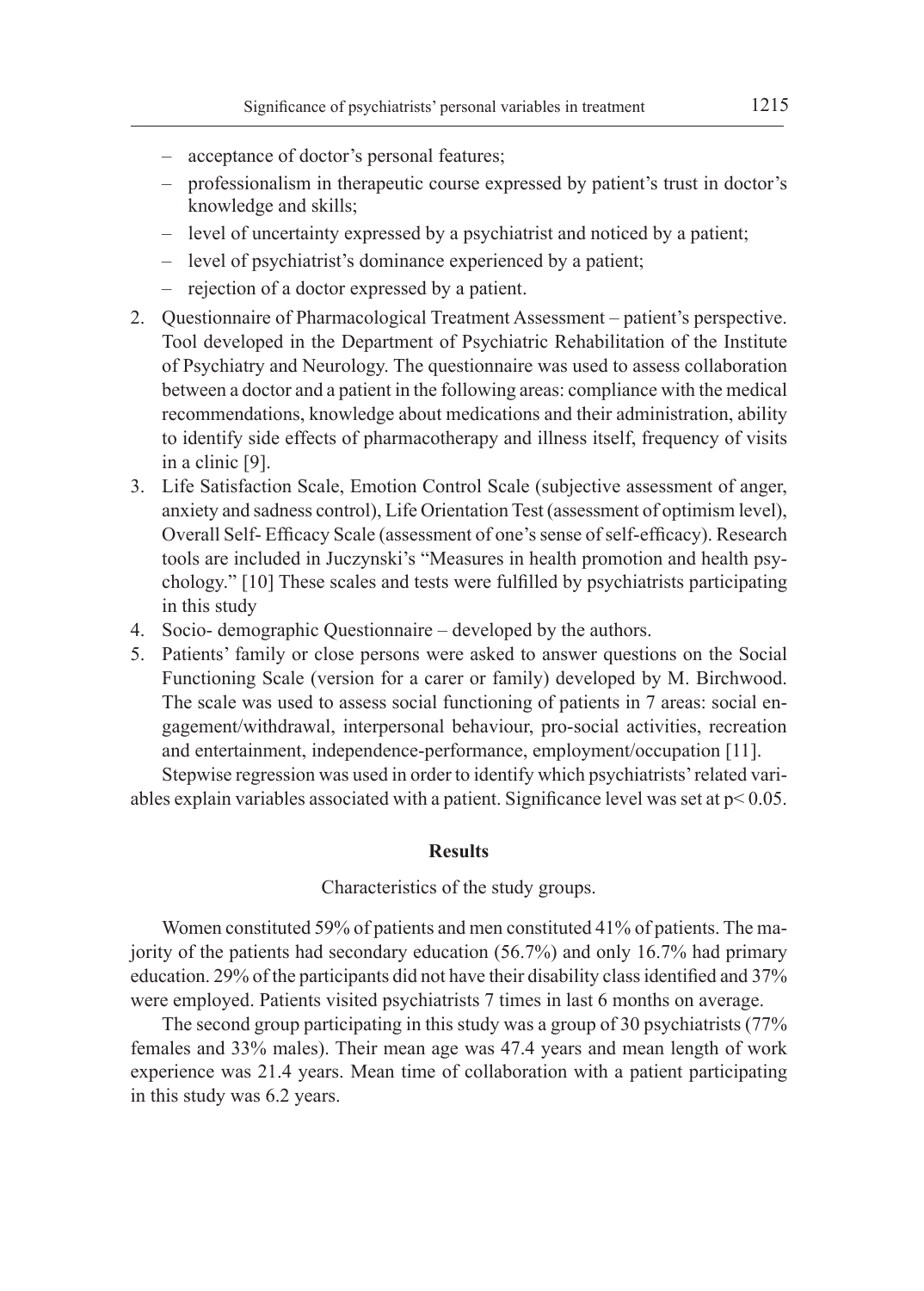Role of psychiatrists' personal variables in explanation of social functioning of the patients.

Dependent variables were extracted from the Social Functioning Scale. Only statistically significant results are presented in the tables below.

Patients' tendency to withdraw from isolation was the first analyzed variable. Results showed that psychiatrists' optimism and their abilities to cope with sadness were significant in terms of patients' withdrawal from isolation. However, their relation with the level of isolation withdrawal was poor and allowed for explaining only 13% of variance of this variable.

Further, it was investigated which, if any, psychiatrists related factors influence the schizophrenia patients' ability to create interpersonal bonds. Ability to create interpersonal bonds was significantly related with psychiatrists' sense of effectiveness and coping with anxiety. However, only about 10% of the variance of ability to create interpersonal bonds was explained by these factors.

Patients' ways of spending free time was the last examined variable (participation in recreational and cultural events). Regression analysis showed that psychiatrists' sense of effectiveness and coping with anger were statistically significant for explanation of the variance of ways of spending free time. Length of collaboration with a psychiatrist was also a significant factor. 15% of the variance of the dependent variable were explained by this configuration of factors.

Concluding, psychiatrists' personal variables explained up to 20% of variance in social functioning of the patients with schizophrenia.

Details of the discussed analyses are presented in table 1.

|                              | Withdrawal from isolation                                |         |      | Abilities to create<br>interpersonal bonds             |         |       | Ways of spending<br>free time                          |         |       |
|------------------------------|----------------------------------------------------------|---------|------|--------------------------------------------------------|---------|-------|--------------------------------------------------------|---------|-------|
| Personal variables           | <b>Beta</b>                                              |         | р    | <b>Beta</b><br>р                                       |         |       | <b>Beta</b>                                            |         | р     |
| Optimism                     | 0.293                                                    | 3.792   | 0.00 |                                                        |         |       |                                                        |         |       |
| Sadness                      | $-0.206$                                                 | $-2.65$ | 0.00 |                                                        |         |       |                                                        |         |       |
| Effectiveness                |                                                          |         |      | 0.267                                                  | 3.39    | 0.001 | 0.245                                                  | 3.18    | 0.002 |
| Anxiety                      |                                                          |         |      | $-0.169$                                               | $-2.15$ | 0.03  |                                                        |         |       |
| Length of collabo-<br>ration |                                                          |         |      |                                                        |         |       | 0.239                                                  | 3.1     | 0.002 |
| Anger                        |                                                          |         |      |                                                        |         |       | $-0.155$                                               | $-2.01$ | 0.04  |
|                              | $R = 0.37$ : $R^2 = 0.13$ :<br>$F = 11.59$ ; $p = 0.000$ |         |      | $R = 0.32$ : $R^2 = 0.10$ :<br>$F = 8.52$ ; $p = 0.00$ |         |       | $R = 0.32$ : $R^2 = 0.10$ :<br>$F = 8.52$ ; $p = 0.00$ |         |       |

#### Table 1. **The role of psychiatrists' personal variables in explanation of the effects of withdrawal from isolation, abilities to create interpersonal bonds and schizophrenia patients' ways of spending free time.**

Role of psychiatrists' personal variables in creation of therapeutic relationship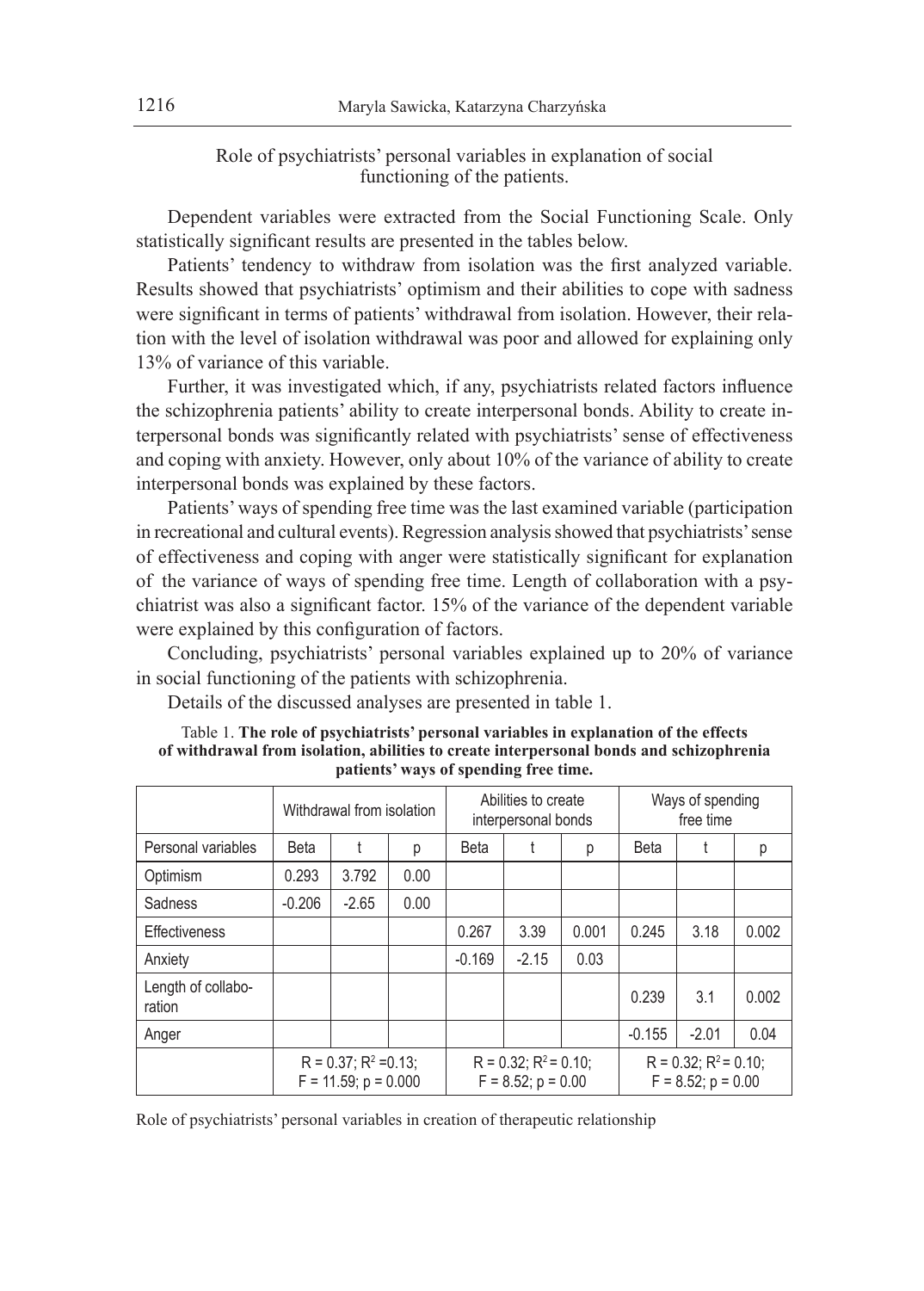Creation of therapeutic relationship with schizophrenia patients was analyzed on the basis of the results obtained from the Dyadic Questionnaire of the Therapist-Patient Relationship.

Sense of acceptance was the first analyzed variable. It was noted that psychiatrists' level of life satisfaction and their ability to cope with anger were significantly associated with explaining sense of acceptance of psychiatrist by patients. This configuration of explaining variables had poor relationship with the level of acceptance and allowed for explaining 13% of results of variance of this variable (table 2).

Further, assessment of psychiatrists' professionalism was investigated. The results showed that psychiatrists' life satisfaction and concentration on patients' problems were significant in terms of patients' withdrawal from isolation.

Length of collaboration was the third variable co- participating in explaining the level of assessment of psychiatrists' professionalism.

This variables explained 21% of the variance of dependent variable.

Finally, psychiatrists' uncertainty in the relationship with patients was examined. Regression analysis showed that psychiatrists' satisfaction with life (inverse proportionality) and length of collaboration with patients were statistically significant for explanation of psychiatrists' uncertainty. However, only about 16% of the variance of psychiatrists' uncertainty was explained by these factors ( table 2).

Table 2. **The role of psychiatrists' personal variables in explanation of sense of acceptance, assessment of psychiatrists' professionalism and psychiatrists' uncertainty in the relationships with patients, as assessed by persons suffering from schizophrenia.**

|                         |                                                          | Sense of acceptance |      | Psychiatrists'<br>professionalism                         |         |       | Psychiatrists' uncertainty                              |          |       |
|-------------------------|----------------------------------------------------------|---------------------|------|-----------------------------------------------------------|---------|-------|---------------------------------------------------------|----------|-------|
| Personal variables      | <b>Beta</b>                                              |                     | р    | <b>Beta</b>                                               |         | р     | <b>Beta</b>                                             |          | р     |
| Satisfaction with life  | 0.27                                                     | 3.57                | 0.00 | 0.33                                                      | 4.45    | 0.00  | $-0.208$                                                | $-2.724$ | 0.002 |
| Anger                   | 0.23                                                     | 3.08                | 0.00 |                                                           |         |       |                                                         |          |       |
| Length of collaboration |                                                          |                     |      | $-0.24$                                                   | $-3.27$ | 0.001 | 0.32                                                    | 4.31     | 0.00  |
| Concentration           |                                                          |                     |      | 0.19                                                      | 2.65    | 0.009 |                                                         |          |       |
|                         | $R = 0.36$ ; $R^2 = 0.13$ ;<br>$F = 10.85$ ; $p = 0.000$ |                     |      | $R = 0.458$ ; $R^2 = 0.21$ ;<br>$F = 12.76$ ; $p = 0.000$ |         |       | $R = 0.403$ ; $R^2 = 0.16$<br>$F = 14.09$ ; $p = 0.000$ |          |       |

Results of regression analysis showed that psychiatrists' orientation – optimism (inverse proportionality) and length of collaboration with patients were statistically significant for explanation of psychiatrists' dominant attitudes towards their patients. However, such configuration of explaining variables explained only 12% of the variance of psychiatrists' dominant attitude towards patients (table 3).

The last of the analyzed variables from the Dyadic Questionnaire was patients' rejective attitude towards psychiatrist. Results of regression analysis showed that psychiatrists' satisfaction with life (inverse proportionality), coping with anger and length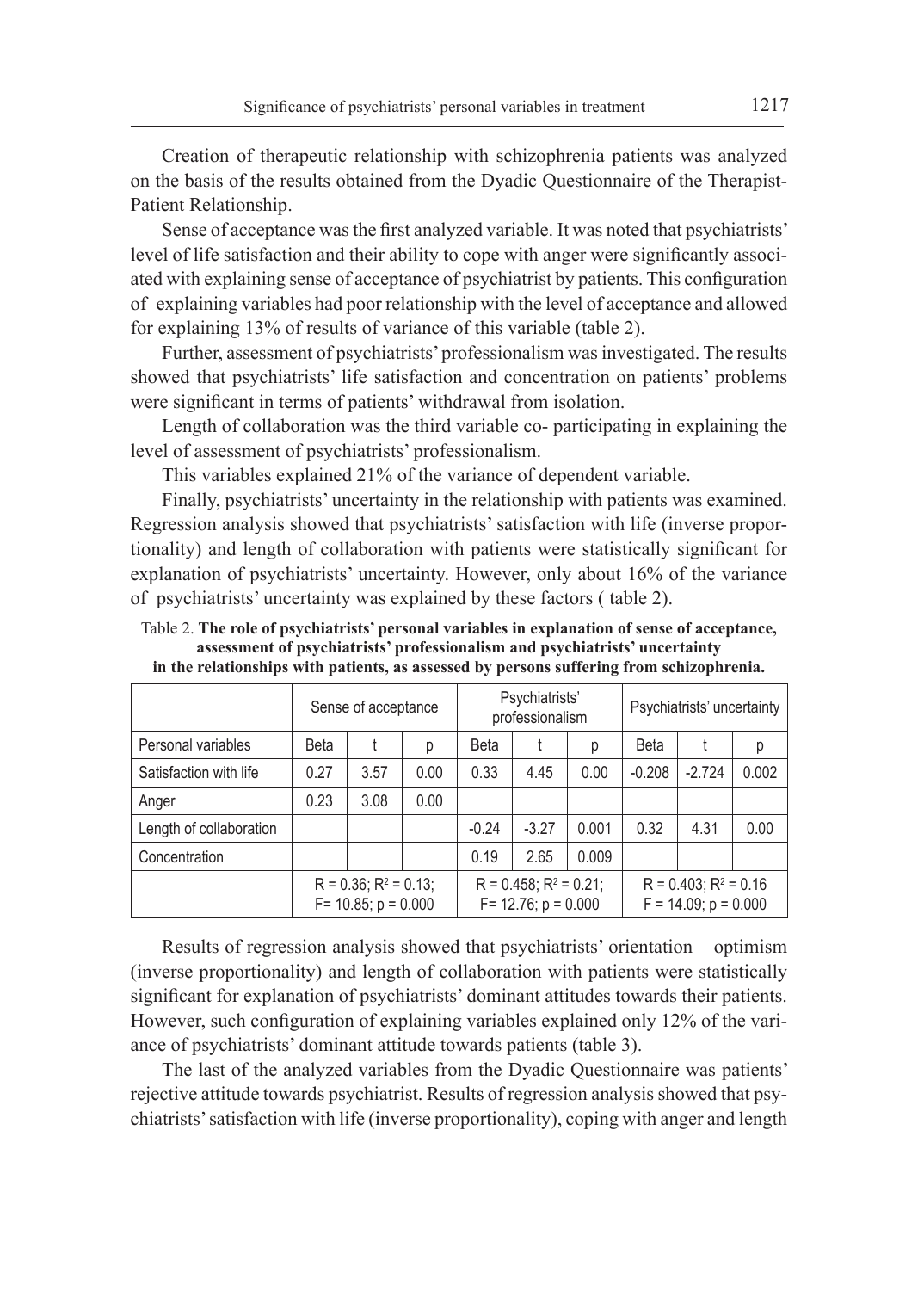of collaboration with patients were statistically significant for explanation of patients' rejective attitudes towards psychiatrists and explained 20% of the variance of this variable (table 3).

|                         |                  | Psychiatrists' dominance                                  |             | Rejection of psychiatrists                           |          |       |  |
|-------------------------|------------------|-----------------------------------------------------------|-------------|------------------------------------------------------|----------|-------|--|
| Personal variables      | <b>Beta</b><br>р |                                                           | <b>Beta</b> |                                                      | р        |       |  |
| Orientation             | $-0.289$         | $-3.71$                                                   | 0.00        |                                                      |          |       |  |
| Length of collaboration | 0.18             | 2.4                                                       | 0.01        | 0.305                                                | 4.07     | 0.00  |  |
| Satisfaction with life  |                  |                                                           |             | $-0.275$                                             | $-3.681$ | 0.000 |  |
| Anger                   |                  |                                                           |             | $-0.152$                                             | $-2.03$  | 0.04  |  |
|                         |                  | $R = 0.35$ ; $R^2 = 0.125$ ; $F = 10.39$ ;<br>$p = 0.000$ |             | $R = 0.47$ ; $R^2 = 0.20$ ; $F = 11.96$ ;<br>p=0.000 |          |       |  |

Table 3. **The role of psychiatrists' personal variables in explanation of their dominant attitudes in the relationships with patients and rejective attitudes towards psychiatrist demonstrated by patients.**

Results of the analyses showed that psychiatrists' personal variables were most powerful in explanation of the professionalism assessment and level of rejective attitudes demonstrated by patients ( $>$  20%). Other variables explained  $<$  20% of the variance of the dependent variable.

# Role of psychiatrists' personal variables in patients' compliance with medical recommendations.

Questionnaire of Pharmacological Treatment Assessment was used to assess patients' compliance. Knowledge about medication dosing was the first analyzed variable. Regression analysis showed that psychiatrists' coping with their own sadness and length of collaboration with patients were statistically significant for explanation of patients' knowledge about medication dosing (tab. 4). However, these variables were poorly associated with a dependent variable and explained only 6% of its variance.

Further, patients' assessment of treatment effectiveness, understood as subjective feeling that proposed pharmacological treatment helps the patient, was investigated. Data analysis showed that psychiatrists' satisfaction with life and length of collaboration with patients were statistically significant for explanation of patients' assessment of treatment effectiveness (tab. 4). These variables explained 12% of the variance of the dependent variable.

Finally, ability to identify medication symptoms was the last analyzed variable. Regression analysis showed that abilities to identify medication symptoms and adhere to pharmacotherapy were only slightly explained by patient-psychiatrist collaboration length (table 4). This variable explained only 3% of the variance of ability to identify medication symptoms.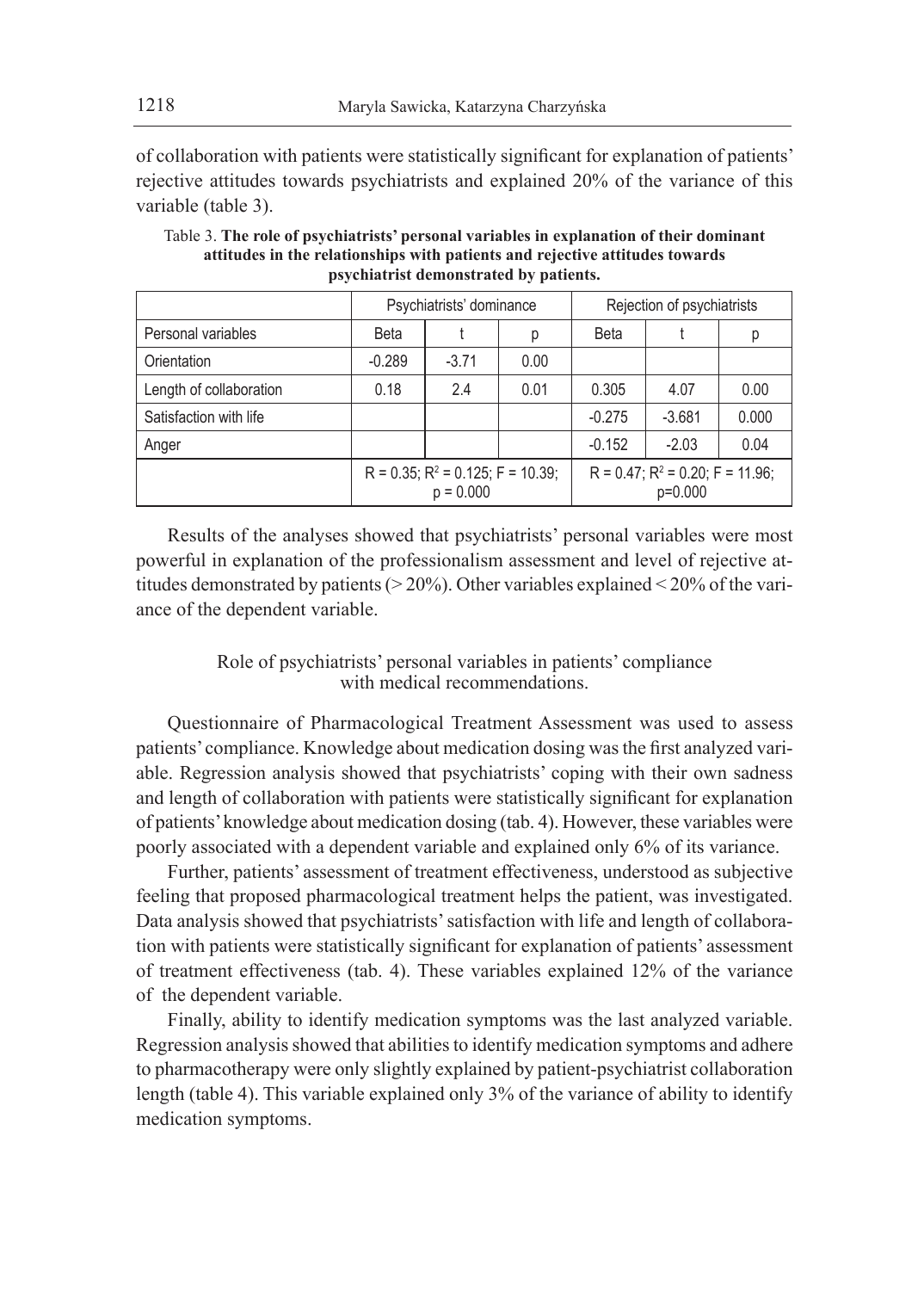|                         | Knowledge about<br>medication dosing                    |      | Treatment<br>effectiveness |                                                         |      | Identification of<br>medication symptoms |                                                        |     |      |
|-------------------------|---------------------------------------------------------|------|----------------------------|---------------------------------------------------------|------|------------------------------------------|--------------------------------------------------------|-----|------|
| Personal variables      | Beta                                                    |      | р                          | <b>Beta</b>                                             |      | р                                        | Beta                                                   |     | р    |
| Length of collaboration | 0.18                                                    | 2.24 | 0.02                       | $-0.15$                                                 | $-2$ | 0.047                                    | 0.17                                                   | 2.1 | 0.03 |
| Coping with sadness     | $-0.16$                                                 | $-2$ | 0.04                       |                                                         |      |                                          |                                                        |     |      |
| Satisfaction with life  |                                                         |      |                            | 0.3                                                     | 3.8  | 0.00                                     |                                                        |     |      |
|                         | $R = 0.25$ ; $R^2 = 0.06$ ; F<br>$= 4.82$ ; $p = 0.000$ |      |                            | $R = 0.35$ ; $R^2 = 0.12$ ; F<br>$= 10.2$ ; $p = 0.000$ |      |                                          | $R = 0.17$ ; $R^2 = 0.03$ ; F<br>$= 4.43$ ; $p = 0.03$ |     |      |

| Table 4. The role of psychiatrists' personal variables in explanation of patients' knowledge |
|----------------------------------------------------------------------------------------------|
| about medication dosing, effectiveness of pharmacotherapy and abilities to identify          |
| medication symptoms, as assessed by patients.                                                |

### **Discussion**

Searching for the factors crucial for the assessment of the schizophrenia patients functioning shows that functioning of persons with schizophrenia is determined by the duration of their illness (27%), rules developed within patients' individual Theory of Mind (15%), verbal memory working (8%), intensity of negative symptoms (6%) and intensity of positive symptoms of schizophrenia (5%) [12]. In another study it was found that changes in social functioning are determined by patients' specific social cognition style (16%) and efficacy of cognitive functions  $(6\%)$  [13].

The aim of this study was to investigate significance of psychiatrists' personal variables for changes that are experienced by their patients in the course of treatment. The aim was built on an assumption that there is a relationship between psychiatrists and their patients which is significant for the patients suffering from schizophrenia. This assumption is clinically proven but it is still yet unknown how this phenomena operates. However, Baldwin's relational theory may bring some answers in this respect. This theory indicates that these relations may be an effect of the creation of relational scheme between a patient and a person significant for  $him/her - a$  psychiatrist [14]. The relationship develops on the basis of the script which is being created over a period of time and which contains information about functioning in this relationship and related thoughts and feelings. However, the script is not only related to the relationship but also influences the way patients think about themselves. This is due to the possibility of experiencing themselves that patients have while being in a relationship with another, important person. This experience is not a single event but it is being systematically repeated in a number of other events. Thus, regular contact, due to its repetitiveness and predictability, contributes to increase in patients' self-esteem. For this process to occur, it is essential that the significant object has attributes proving that it is capable of developing safe and profitable relationship. In his theory Baldwin assumes that the created relationship influences the feelings and motivates a person to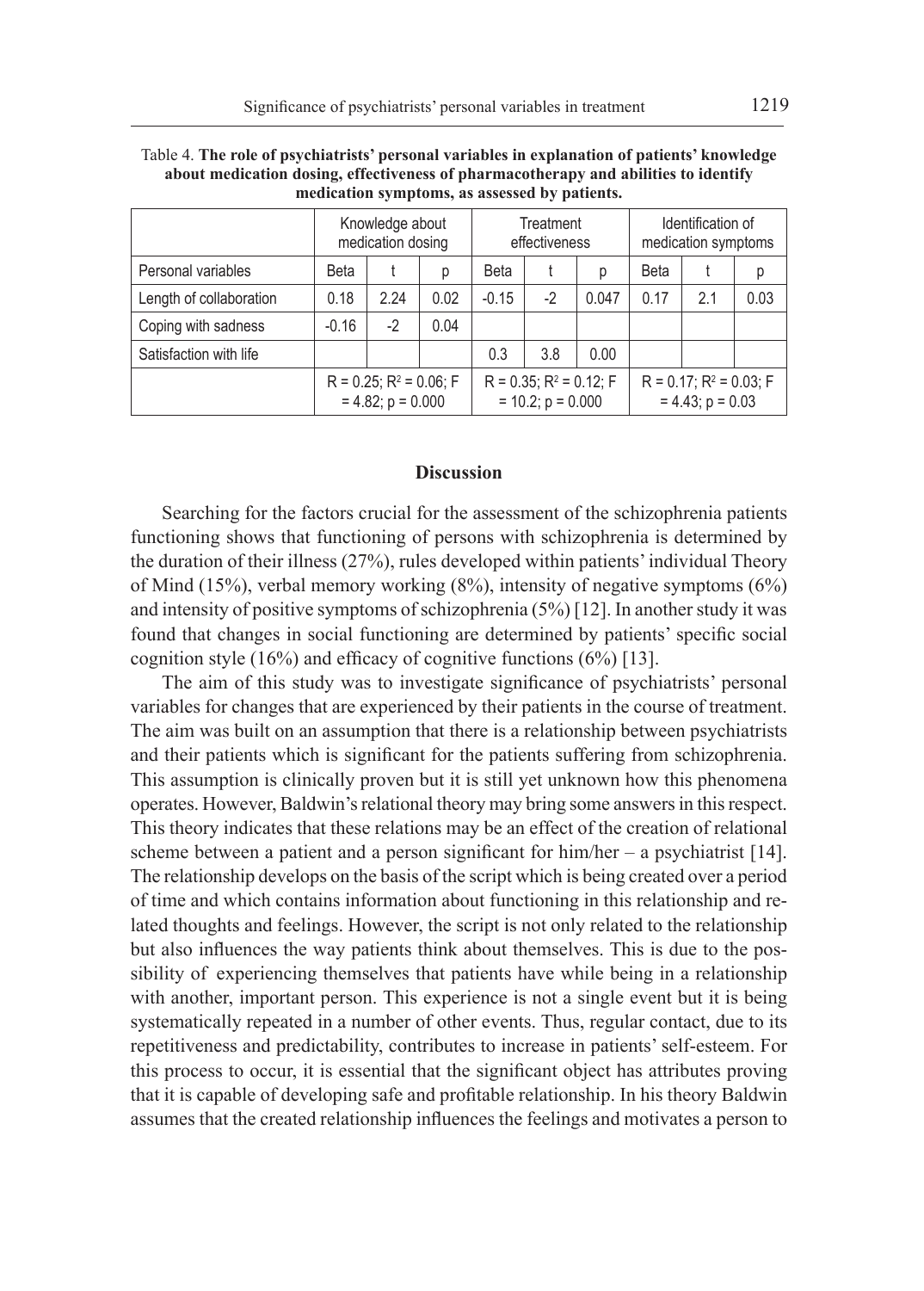undertake changes that are necessary for its further existence. In case of persons with schizophrenia, the scheme of interpersonal relationships, developed during the contact with a psychiatrist, may play important role in making crucial decisions about continuing, or ceasing, collaboration and compliance with therapeutic prescriptions. Repetitiveness of contact within a relationship with a psychiatrist may become a base for modification as well as introduction of new behaviours or new interpretations of the situation. Thus, it may facilitate social learning phenomenon which, according to the author, becomes a base for changes occurring during therapy. Script regarding the relationship may also be useful in making decisions about establishing new contacts and actions that would support them.

Concluding, development of relational scheme enables a possibility to extrapolate this experience also to other relationships which prevents persons with schizophrenia from isolation and loneliness.

Applying Baldwin's model to relationships it seems that the moment when patient makes decisions about collaboration with a psychiatrist is crucial for therapeutic relationship development. This is also in line with the current study results which indicated that the relationship that is being developed is significantly correlated with time factor. Patients perceive their psychiatrists differently at the beginning of the contacts, when they have limited information about the doctor and have to make quick decision about collaboration, than later in the relationship. At first psychiatrist is being seen as having more professional attitude towards patient's problems. He/she is then also perceived as less uncertain in his/her decisions and actions as well as less dominant and more acceptable. In the present analyses level of psychiatrist's acceptance gradually decreases as measured by Dyadic Questionnaire "rejection" subscale. The result indicates that this factor may be modified as a result of raising hope for satisfactory therapy and for successful dealing with the consequences of the illness. Simultaneously, assessment of psychiatrists' professionalism was inversely associated with a length of collaboration.

In studies regarding the significance of factors that influence patients' satisfaction with treatment personal characteristics of psychiatrists are more important for patients than those related to their professional skills [15]. In our study psychiatrists' satisfaction with life was similarly associated with assessment of psychiatrists' professionalism. This life satisfaction is inversely correlated to the patients' assessment of professionalism. In case of assessment of acceptance of psychiatrists the most powerful characteristics included psychiatrists' satisfaction with life and effectiveness in coping with anger. Length of collaboration and psychiatrists' satisfaction with life were important while assessing doctor's uncertainty. However, the longer patients collaborated with psychiatrists who were satisfied with their lives, the more they tended to perceive them as more uncertain in their therapeutic work. In case of subjective feeling of doctors' dominance, patients reported that the longer they collaborated with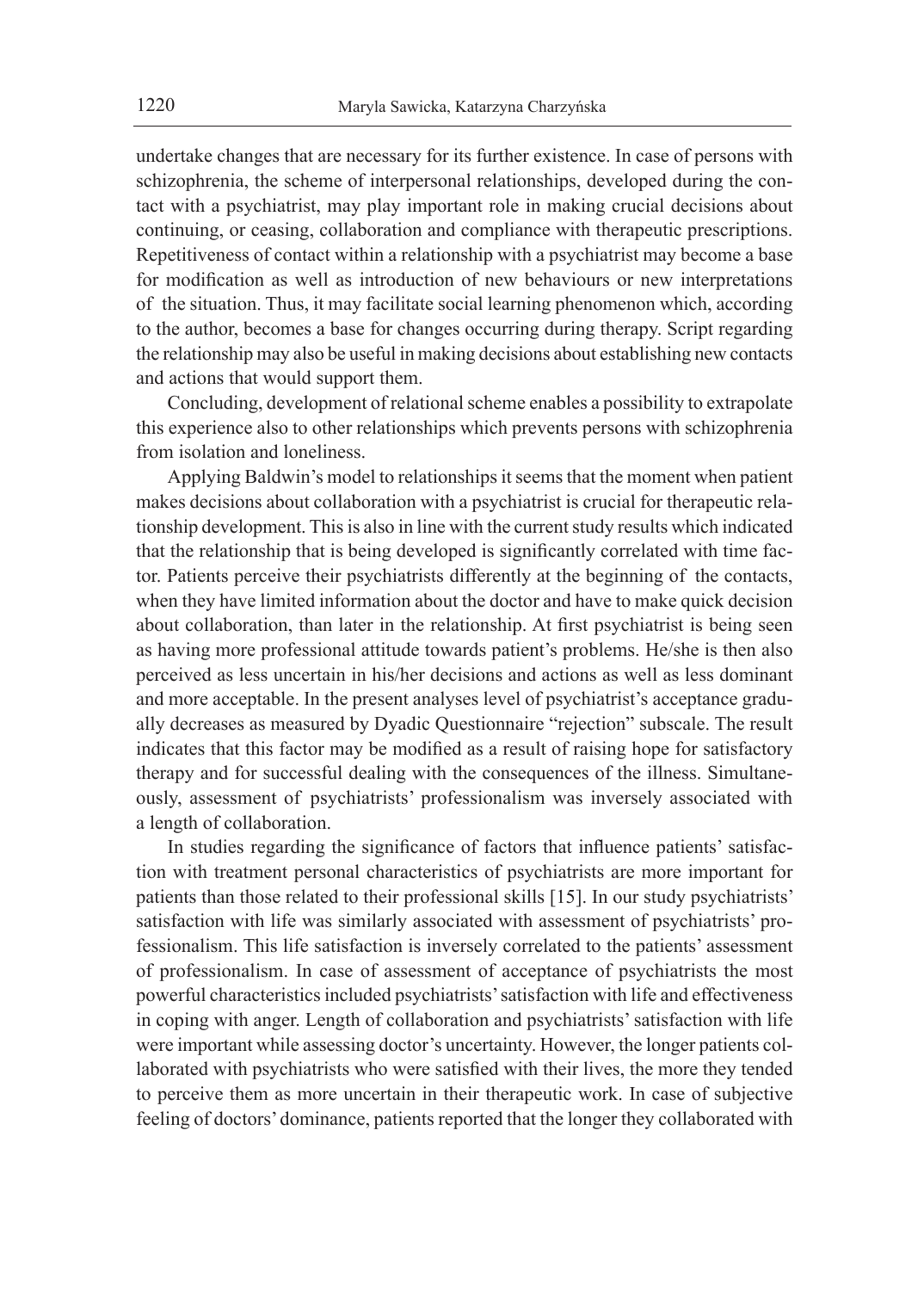dominant psychiatrists, the more important was doctors' optimistic attitude towards life. Summing up, the longer patients were treated by optimistic psychiatrists, the less tendency they had to assess doctors as dominant persons. Rejective attitudes towards psychiatrists were determined by doctors' poor coping with anger and their lack of satisfaction with life. Psychiatrists with this set of characteristics were more rejected by patients with the time flow.

Results indicated that psychiatrists' personal characteristics were significant for the development of the relationship between persons with schizophrenia and their psychiatrists. The characteristics described as important for this relationship mirror social needs of persons with schizophrenia as described by Tsirigotis and Gruszczyński [1]. Contacts with people who are kind and nice were the most important in the hierarchy of patients' needs described in that study.

Analyses revealed that patient's knowledge about medication was correlated with a length of collaboration with a psychiatrist. Psychiatrists' ability to cope with their own sadness was also crucial as it might influence the atmosphere of treatment. Patients' assessment of treatment effectiveness was inversely correlated with a length of collaboration with a psychiatrist and his/her satisfaction with life. Positive assessment of treatment effectiveness was the strongest at the beginning of collaboration and decreased with time. This may be associated with patients' hope for treatment to cure the illness and for the current worsening to be the last one. Raising hope is an important factor in treatment process which fluctuates as much as patients' life situation is changing. However, psychiatrists' satisfaction with their own life was another important factor and in this case, there was positive correlation between doctor's satisfaction and patient's subjective feeling of treatment effectiveness. Coexistence of two factors shows how complex it is to assess treatment effectiveness. This is in line with Sarwer-Foner's theory of "total therapeutic effect in schizophrenia." [16] This effect is built of many factors which determine whether patient's assessment of treatment is positive or negative.

#### **Conclusions**

- 1. Patients' social functioning was correlated with a length of collaboration with a psychiatrist as well as assessment of psychiatrists' optimism, coping with their own sadness, anxiety and anger.
- 2. Development of therapeutic relationship was based on the way the psychiatrists were perceived on the following dimensions: successful coping with stress and sadness, and satisfaction with their own life. The relationship was also associated with a length of collaboration.
- 3. Compliance with medical recommendations was correlated with a length of collaboration as well as psychiatrists' satisfaction with life and successful coping with sadness.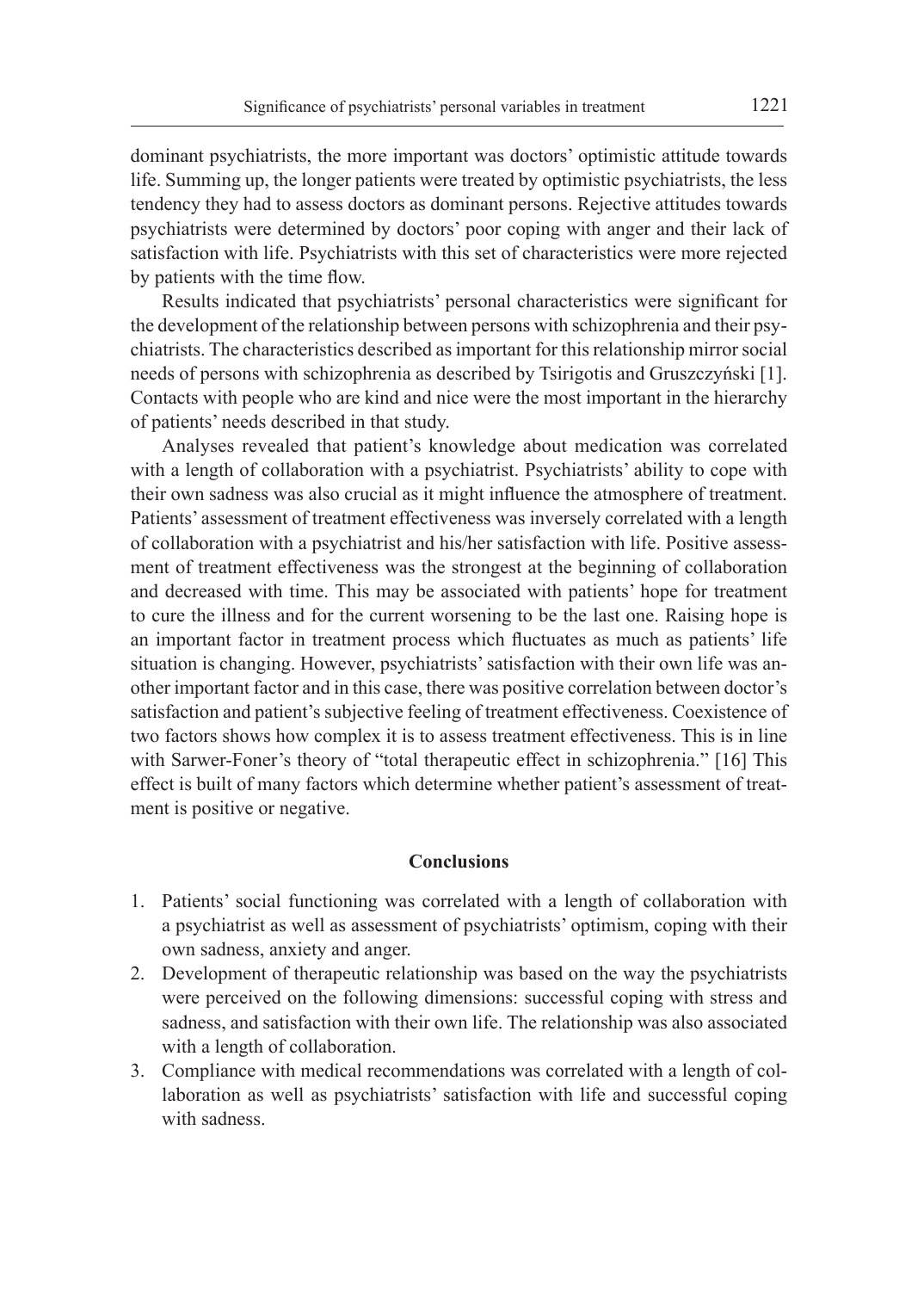# **References**

- 1. Tsirigotis K, Gruszczyński W. *Schizofrenia. Psychologia i psychopatologia (wybrane zagadnienia psychologii i psychopatologii)*. Krakow: Library of Polish Psychiatry, PPA Editorial Committee; 2005.
- 2. Bomba J. *Psychoterapia w leczeniu osób z grupy schizofrenii*. W: Meder J, Sawicka M. ed. *Psychoterapia schizofrenii*. Krakow: Library of Polish Psychiatry; 2006. p. 7–11.
- 3. Bleuer M. *Schizophrenie als besondere Entwicklung*. W: Dorner K. ed. *Neue praxis braucht neue theorie*. Gutersloh: Verlag Jakob van Hoodis; 1986. p. 18–25.
- 4. Wing JK. *Comments on the long-term outcome of schizophrenia*. Schizophr. Bull. 1988; 14(4): 669–673.
- 5. Hayashi N, Yamashina M, Ishige N. *Perceptions of schizophrenic patients and their therapists: application of the semantic differential technique to evaluate the treatment relationship*. Compr. Psychiatry 2009; 41(3): 197–205.
- 6. Kępiński A. S*chizofrenia*. Warsaw: PZWL Medical Publishing; 1972.
- 7. *Klasyfikacja zaburzeń psychicznych i zaburzeń zachowania w ICD-10*. Krakow–Warsaw: Institute of Psychiatry and Neurology; 1997.
- 8. Cechnicki A, Wojnar M. *Konstrukcja kwestionariusza do badań relacji między terapeutą a pacjentem psychotycznym*. Post. Psychiatr. Neurol. 1997; 6: 269–276.
- 9. Meder J. *Aktywny udział pacjentów w leczeniu farmakologicznym*. Warsaw: Institute of Psychiatry and Neurology Foundation; 1995.
- 10. Juczyński Z. *Narzędzia pomiaru w promocji i psychologii zdrowia*. Warsaw: Polish Psychological Association.; 2001.
- 11. Birchwood M, Smith J, Cochrane R, Welton R, Copestake S. *The Social Functioning Scale. The development and validation of a new scale of social adjustment for use in family intervention programmes with schizophrenic patients*. Br. J. Psychiatry 1990; 157: 853–859.
- 12. Roncone R, Fallone IRH, Mazza M. *Is theory of mind in schizophrenia more strongly associated with clinical and social functioning than with neurocognitive deficits?* Pschopathology 2002; 35: 280–288.
- 13. Fett AK, Viechtbauer W, Dominguez MD, Penn DL, van Os J, Krabbendm L. *The relationship between neurocognition and social cognition with functional outcomes in schizophrenia: a meta-analysis*. Neurosci. Biobehav. Rev. 2011; 35(3): 573–588.
- 14. Baldwin MW. *Relational schemas and the processing of social information*. Psychol. Bull. 1992; 112(3): 461–484.
- 15. Wciórka J. *Jaki psychiatra? Oczekiwania chorych na schizofrenię*. In: *Współczesna cywilizacja a zdrowie psychiczne człowieka. XXXIX Zjazd Psychiatrów Polskich, Bydgoszcz-Toruń, 3–6 czerwca 1998*. Psychiatr. Pol. 1998; Summaries. p. 200.